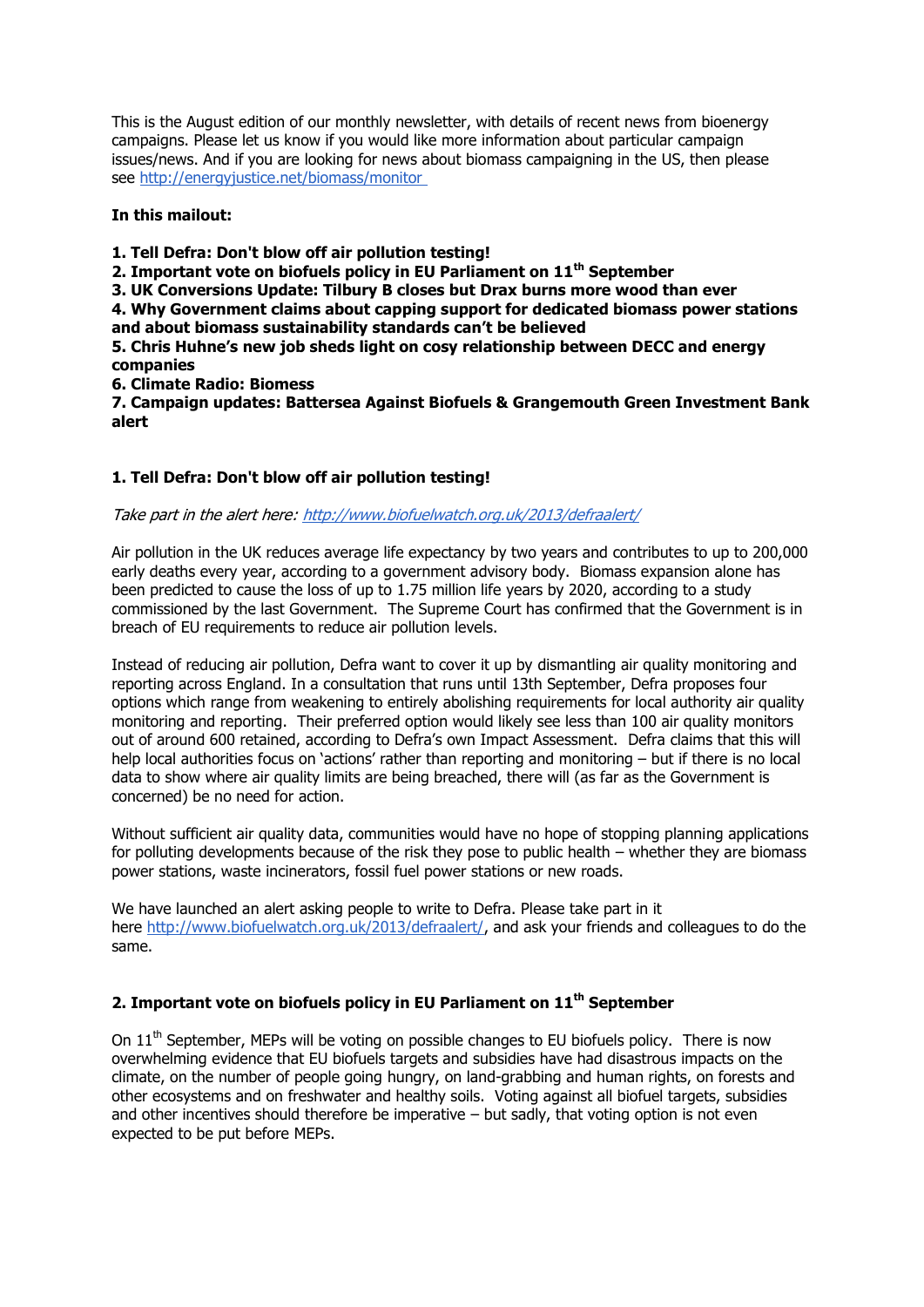Industries with vested biofuel interests have launched a major lobbying campaign and have been misinforming policy makers in order to secure their own financial interests. For background information about their lobbying, see [http://corporateeurope.org/news/food-fuels-last-chance](http://corporateeurope.org/news/food-fuels-last-chance-lobbying-agrofuels-industry-0)[lobbying-agrofuels-industry-0](http://corporateeurope.org/news/food-fuels-last-chance-lobbying-agrofuels-industry-0) .

As a result, it seems likely that the 'best' option that MEPs will be able to vote for is a 5% cap on "crop-based biofuels", including ones from the main current biofuel feedstocks, including soya, maize, palm oil, oilseed rape and sugar cane. So-called second-generation biofuels (i.e. biofuels produced from solid biomass such as wood) would be exempt from the cap, even though they could result in yet more industrial tree plantations with the same serious impacts as oil palm plantations. However, second-generation biofuels remain in the research and development stages and are not so far economically viable (even with subsidies and targets). Therefore a 5% cap would clearly be significantly less bad than a higher cap.

Given the strength of industry lobbying for a much higher cap – and thus for even more land grabbing and land conversions to biofuels – calling on MEPs to vote for damage limitation is therefore crucial.

We will forward an alert to MEPs by another organisation (Down to Earth) on this list in the next few days and will encourage people to take part in it.

In the meantime, we would recommend reading this report about EU biofuels policy and its impact on land and water grabbing worldwide: http://www.econexus.info/node/185.

### **3. UK Conversions Update: Tilbury B closes but Drax burns more wood than ever**

NPower/RWE have announced that Tilbury B, the first coal to biomass conversion in the UK, has closed for good. While this is certainly good news for forests, the official reasons for the decision to close the power station after such huge investments were made into it appear unconvincing to us. We suspect that the costs arising from the fire and future explosion risks, such as the insurance that they would need to cover them, may have been a factor.

Drax on the other hand has now converted its first unit to wood pellets and begun generating electricity from it. On top of this, it has entered into an agreement with Rentech which will see the start of pellet exports from Ontario - 4 million tonnes over 10 years - threatening forests in yet another region where clearcutting and the conversion of biodiverse forests to plantations is a major concern.

### **4. Why Government claims about capping support for dedicated biomass power stations and about biomass sustainability standards can't be believed**

### **What's behind the headline "Britain to limit funding for new power-only biomass plants"?**

In July there were several media reports about the UK government supposedly having announced that support for electricity-only biomass power stations will be capped. Unfortunately, the headlines were misleading.

First of all, there has been no Government announcement about limiting funding for any type of biomass at all. And secondly, the exemptions from any possible 'cap' on electricity-only biomass are such that they make the whole debate/proposal entirely meaningless. Yes, the Renewable Energy Association is complaining loudly, but it appears that this is purely an attempt to maintain control of (bio)energy policy developments by energy firms.

Although one article [\(http://planetark.org/wen/69263\)](http://planetark.org/wen/69263) cites Energy Minister Ed Davey as criticising electricity from imported wood, if that really is his view it has not been reflected in actual policy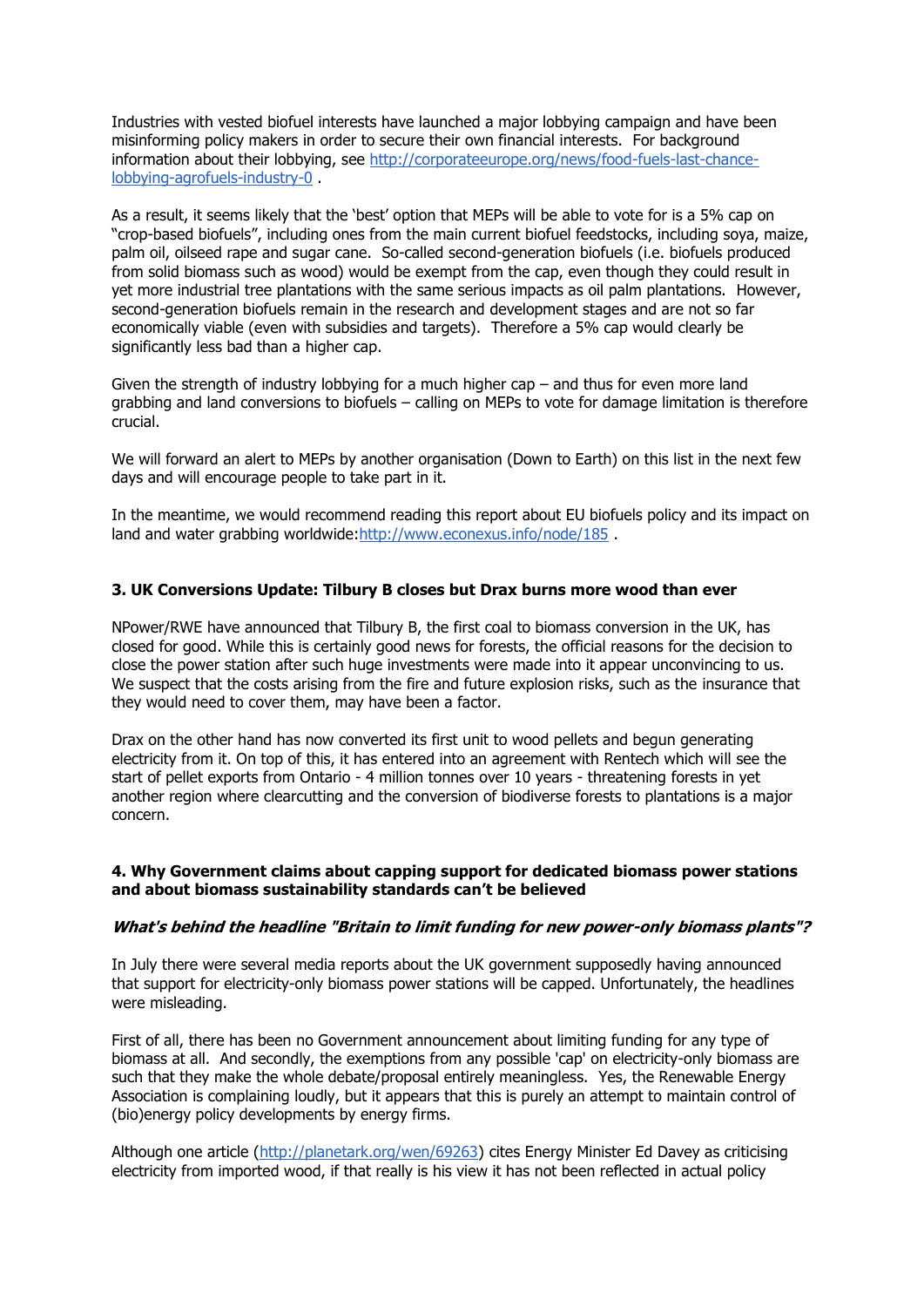announcements. Here's what's actually happened:

+ Back in 2012, the Government proposed a 400 MW cap on electricity-only biomass that would be eligible for subsidies under the current subsidies regime, i.e. Renewables Obligation Certificates. However, they then announced that no such cap would be included in the new legislation. The latest announcement says that they may eventually consult on whether or not to keep open the option of in future withdrawing subsidies for such new power stations. Hardly a newsworthy announcement or change of heart.

+ Separately, a consultation connected with Electricity Market Reform has been published proposing guarantee prices for coal-to-biomass conversions and biomass plants classed as CHP, but not for electricity only biomass power stations. Note that this is only a proposal - the consultation runs until September and the Government has a track record of adjusting any proposals if energy companies complain.

+ But let's assume that the Government really were to go ahead refusing a minimum price guarantee for future electricity-only biomass and perhaps to cap subsidies under the Renewables Obligation for it, too. Does it mean they're actually looking to comply with the Renewable Energy Directive which says that only biomass energy with at least 70% conversion efficiency would be supported (something that would be worth celebrating)? Not at all, because they have exempted: Converted coal-to-biomass power station units (e.g. Drax) which will receive both types of support long-term; any dedicated biomass power station that has EVER been accredited under the Government's CHP Quality Assurance (CHPQA) scheme; and even more bizarrely, biomass power stations are classed as CHP if they're only 'partially accredited'.

In short, it's a myth that the Government has announced or proposed limiting support for lowefficiency biomass power stations.

#### **DECC's revised biomass sustainability criteria are misleading and meaningless**

The Department of Energy and Climate Change announced its revised sustainability criteria for the biomass electricity generation industry last week. These criteria once again fail to take into account the majority of emissions from biomass, and encourage the use of flawed sustainability certification schemes. Read our press release here: [http://www.biofuelwatch.org.uk/2013/deccs-revised-biomass](http://www.biofuelwatch.org.uk/2013/deccs-revised-biomass-sustainability-criteria-are-misleading-and-meaningless/)[sustainability-criteria-are-misleading-and-meaningless/](http://www.biofuelwatch.org.uk/2013/deccs-revised-biomass-sustainability-criteria-are-misleading-and-meaningless/)

### **5. Chris Huhne's new job sheds light on cosy relationship between DECC and energy companies**

The recent revelation that former Secretary of State for Energy and Climate Change Chris Huhne has secured a job worth £100,000 a year with Zilkha Biomass Energy has been met with cynicism by bioenergy campaigners. Chris Huhne is being rewarded for his ardent support for the biomass industry during his time as Energy and Climate Change Secretary. He oversaw vast subsidies and other support mechanisms being put in place for bioenergy which have resulted in a rush for biomass that could see the UK's demand for wood rise to 90 million tonnes a year – nine times the UK's annual production. Plans for coal to biomass power station conversions in the UK alone will create a demand for wood pellets almost double what was produced globally in 2010 – good news for companies like Zilkha who will benefit directly from these misguided renewable energy policies.

Read our press release here: [http://www.biofuelwatch.org.uk/2013/chris-huhnes-new-job-sheds](http://www.biofuelwatch.org.uk/2013/chris-huhnes-new-job-sheds-light-on-cosy-relationship-between-decc-and-energy-companies/)[light-on-cosy-relationship-between-decc-and-energy-companies/](http://www.biofuelwatch.org.uk/2013/chris-huhnes-new-job-sheds-light-on-cosy-relationship-between-decc-and-energy-companies/)

### **6. Climate Radio: Biomess**

The latest edition of Climate Radio on biomass is available for download